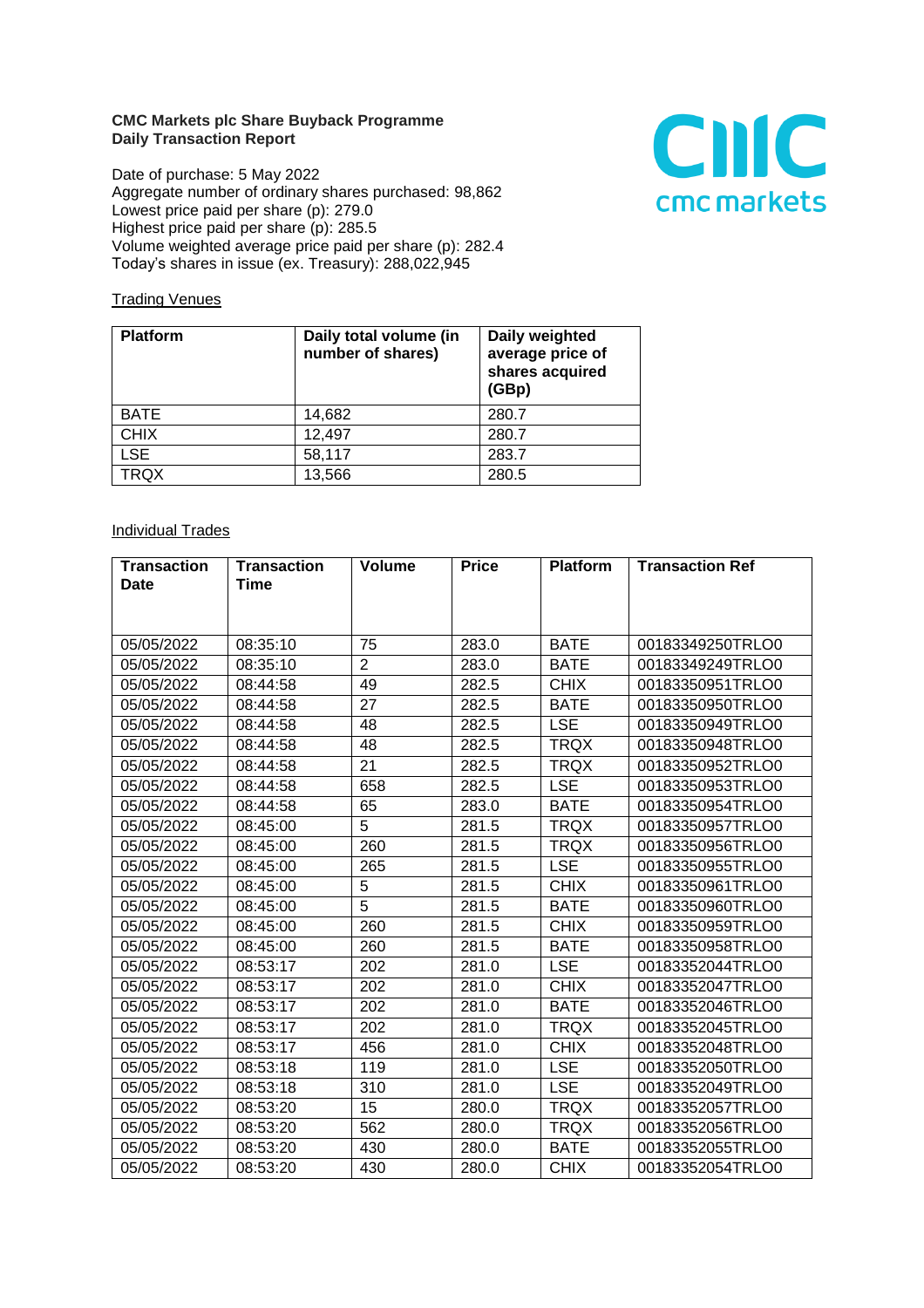| 05/05/2022 | 08:53:20 | 429   | 280.0 | <b>TRQX</b> | 00183352053TRLO0 |
|------------|----------|-------|-------|-------------|------------------|
| 05/05/2022 | 08:53:20 | 333   | 280.0 | <b>LSE</b>  | 00183352058TRLO0 |
| 05/05/2022 | 08:55:08 | 287   | 280.0 | <b>CHIX</b> | 00183352253TRLO0 |
| 05/05/2022 | 08:55:08 | 287   | 280.0 | <b>BATE</b> | 00183352252TRLO0 |
| 05/05/2022 | 08:55:08 | 286   | 280.0 | <b>LSE</b>  | 00183352251TRLO0 |
| 05/05/2022 | 08:55:08 | 858   | 280.0 | <b>TRQX</b> | 00183352250TRLO0 |
| 05/05/2022 | 08:55:20 | 429   | 280.0 | <b>LSE</b>  | 00183352273TRLO0 |
| 05/05/2022 | 08:55:58 | 429   | 280.0 | <b>LSE</b>  | 00183352354TRLO0 |
| 05/05/2022 | 08:56:03 | 429   | 279.5 | <b>LSE</b>  | 00183352387TRLO0 |
| 05/05/2022 | 08:56:03 | 429   | 279.5 | <b>TRQX</b> | 00183352386TRLO0 |
| 05/05/2022 | 08:56:03 | 430   | 279.5 | <b>BATE</b> | 00183352389TRLO0 |
| 05/05/2022 | 08:56:03 | 430   | 279.5 | <b>CHIX</b> | 00183352388TRLO0 |
| 05/05/2022 | 08:57:45 | 429   | 280.0 | <b>LSE</b>  | 00183352647TRLO0 |
| 05/05/2022 | 09:17:26 | 155   | 281.0 | <b>CHIX</b> | 00183355759TRLO0 |
| 05/05/2022 | 09:17:26 | 144   | 281.0 | <b>LSE</b>  | 00183355758TRLO0 |
| 05/05/2022 | 09:17:26 | 18    | 281.0 | <b>LSE</b>  | 00183355757TRLO0 |
| 05/05/2022 | 09:17:26 | 429   | 281.5 | <b>LSE</b>  | 00183355760TRLO0 |
| 05/05/2022 | 09:20:24 | 248   | 281.5 | <b>LSE</b>  | 00183356131TRLO0 |
| 05/05/2022 | 09:20:24 | 71    | 281.5 | <b>LSE</b>  | 00183356130TRLO0 |
| 05/05/2022 | 09:21:53 | 300   | 281.0 | <b>LSE</b>  | 00183356342TRLO0 |
| 05/05/2022 | 09:21:53 | 191   | 281.5 | <b>LSE</b>  | 00183356344TRLO0 |
| 05/05/2022 | 09:21:53 | 238   | 281.5 | <b>LSE</b>  | 00183356343TRLO0 |
| 05/05/2022 | 09:24:46 | 430   | 280.5 | <b>CHIX</b> | 00183356779TRLO0 |
| 05/05/2022 | 09:24:46 | 430   | 280.5 | <b>BATE</b> | 00183356778TRLO0 |
| 05/05/2022 | 09:24:46 | 386   | 280.5 | <b>TRQX</b> | 00183356777TRLO0 |
| 05/05/2022 | 09:24:46 | 43    | 280.5 | <b>TRQX</b> | 00183356776TRLO0 |
| 05/05/2022 | 09:24:47 | 429   | 281.0 | <b>LSE</b>  | 00183356781TRLO0 |
| 05/05/2022 | 09:34:36 | 1,295 | 280.5 | <b>BATE</b> | 00183357843TRLO0 |
| 05/05/2022 | 09:34:36 | 94    | 280.5 | <b>BATE</b> | 00183357846TRLO0 |
| 05/05/2022 | 09:34:36 | 1,201 | 280.5 | <b>BATE</b> | 00183357847TRLO0 |
| 05/05/2022 | 09:49:00 | 429   | 280.0 | <b>TRQX</b> | 00183359762TRLO0 |
| 05/05/2022 | 09:49:00 | 430   | 280.0 | <b>BATE</b> | 00183359761TRLO0 |
| 05/05/2022 | 09:49:00 | 430   | 280.0 | <b>CHIX</b> | 00183359760TRLO0 |
| 05/05/2022 | 09:49:00 | 716   | 280.0 | <b>TRQX</b> | 00183359759TRLO0 |
| 05/05/2022 | 09:49:00 | 429   | 280.0 | <b>LSE</b>  | 00183359763TRLO0 |
| 05/05/2022 | 09:49:00 | 414   | 280.0 | <b>CHIX</b> | 00183359765TRLO0 |
| 05/05/2022 | 09:49:00 | 16    | 280.0 | <b>CHIX</b> | 00183359764TRLO0 |
| 05/05/2022 | 10:04:15 | 258   | 280.0 | <b>BATE</b> | 00183361609TRLO0 |
| 05/05/2022 | 10:38:55 | 429   | 279.5 | <b>LSE</b>  | 00183366052TRLO0 |
| 05/05/2022 | 10:38:55 | 429   | 279.5 | <b>TRQX</b> | 00183366051TRLO0 |
| 05/05/2022 | 10:38:55 | 430   | 279.5 | <b>CHIX</b> | 00183366054TRLO0 |
| 05/05/2022 | 10:38:55 | 430   | 279.5 | <b>BATE</b> | 00183366053TRLO0 |
| 05/05/2022 | 10:43:45 | 6     | 282.0 | <b>TRQX</b> | 00183366514TRLO0 |
| 05/05/2022 | 10:43:45 | 683   | 282.0 | <b>TRQX</b> | 00183366515TRLO0 |
| 05/05/2022 | 10:43:45 | 173   | 282.0 | <b>LSE</b>  | 00183366517TRLO0 |
| 05/05/2022 | 10:43:45 | 400   | 282.0 | <b>LSE</b>  | 00183366516TRLO0 |
| 05/05/2022 | 10:44:42 | 266   | 282.0 | <b>BATE</b> | 00183366657TRLO0 |
| 05/05/2022 | 10:44:42 | 274   | 282.0 | <b>BATE</b> | 00183366656TRLO0 |
| 05/05/2022 | 10:44:42 | 33    | 282.0 | <b>BATE</b> | 00183366655TRLO0 |
| 05/05/2022 | 10:44:43 | 151   | 282.5 | <b>CHIX</b> | 00183366662TRLO0 |
| 05/05/2022 | 10:44:43 | 422   | 282.5 | <b>CHIX</b> | 00183366661TRLO0 |
| 05/05/2022 | 10:44:43 | 34    | 282.5 | <b>LSE</b>  | 00183366664TRLO0 |
| 05/05/2022 | 10:44:43 | 395   | 282.5 | <b>LSE</b>  | 00183366663TRLO0 |
|            |          |       |       |             |                  |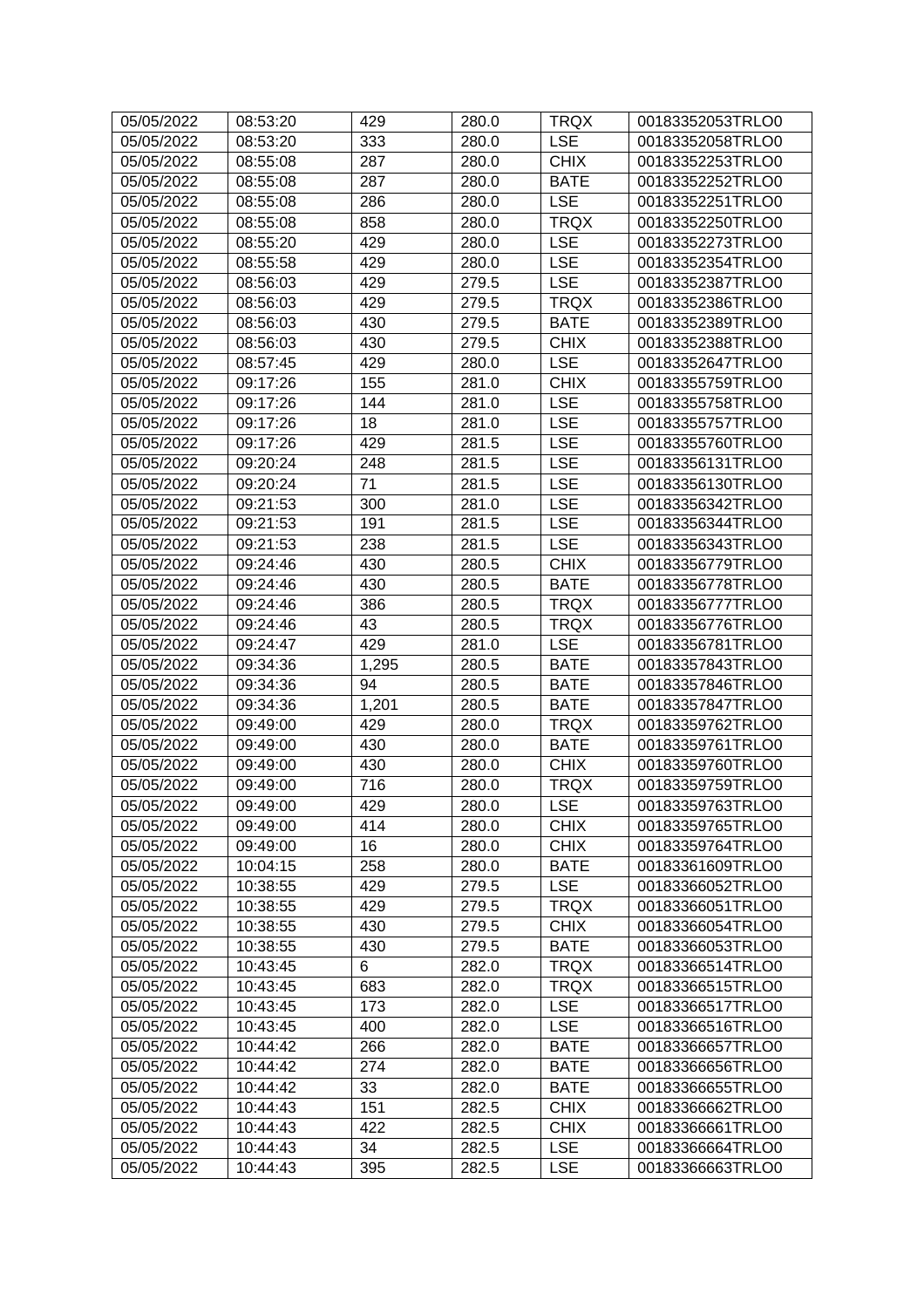| 05/05/2022 | 10:46:51 | 430   | 282.0 | <b>BATE</b> | 00183366912TRLO0 |
|------------|----------|-------|-------|-------------|------------------|
| 05/05/2022 | 10:46:51 | 430   | 282.0 | <b>CHIX</b> | 00183366911TRLO0 |
| 05/05/2022 | 10:46:51 | 429   | 282.0 | <b>TRQX</b> | 00183366910TRLO0 |
| 05/05/2022 | 10:46:54 | 429   | 282.5 | <b>LSE</b>  | 00183366913TRLO0 |
| 05/05/2022 | 11:13:54 | 16    | 282.5 | <b>TRQX</b> | 00183371852TRLO0 |
| 05/05/2022 | 12:04:35 | 342   | 283.5 | <b>BATE</b> | 00183380208TRLO0 |
| 05/05/2022 | 12:04:35 | 41    | 283.5 | <b>BATE</b> | 00183380207TRLO0 |
| 05/05/2022 | 12:04:35 | 430   | 283.5 | <b>CHIX</b> | 00183380206TRLO0 |
| 05/05/2022 | 12:04:35 | 47    | 283.5 | <b>BATE</b> | 00183380205TRLO0 |
| 05/05/2022 | 12:04:35 | 413   | 283.5 | <b>TRQX</b> | 00183380204TRLO0 |
| 05/05/2022 | 12:04:39 | 218   | 283.5 | <b>LSE</b>  | 00183380238TRLO0 |
| 05/05/2022 | 12:04:39 | 211   | 283.5 | <b>LSE</b>  | 00183380237TRLO0 |
| 05/05/2022 | 13:15:03 | 48    | 283.0 | <b>CHIX</b> | 00183390616TRLO0 |
| 05/05/2022 | 13:15:03 | 56    | 283.0 | <b>LSE</b>  | 00183390615TRLO0 |
| 05/05/2022 | 13:15:03 | 168   | 283.0 | <b>BATE</b> | 00183390614TRLO0 |
| 05/05/2022 | 13:15:03 | 8     | 283.0 | <b>CHIX</b> | 00183390613TRLO0 |
| 05/05/2022 | 13:15:03 | 56    | 283.0 | <b>TRQX</b> | 00183390612TRLO0 |
| 05/05/2022 | 13:15:03 | 47    | 283.5 | <b>LSE</b>  | 00183390618TRLO0 |
| 05/05/2022 | 13:15:03 | 452   | 283.5 | <b>LSE</b>  | 00183390617TRLO0 |
| 05/05/2022 | 13:23:19 | 168   | 283.0 | <b>LSE</b>  | 00183392342TRLO0 |
| 05/05/2022 | 13:23:19 | 223   | 283.0 | <b>CHIX</b> | 00183392341TRLO0 |
| 05/05/2022 | 13:23:19 | 223   | 283.0 | <b>BATE</b> | 00183392340TRLO0 |
| 05/05/2022 | 13:23:19 | 54    | 283.0 | <b>LSE</b>  | 00183392339TRLO0 |
| 05/05/2022 | 13:23:19 | 222   | 283.0 | <b>TRQX</b> | 00183392338TRLO0 |
| 05/05/2022 | 13:23:19 | 89    |       | <b>CHIX</b> | 00183392343TRLO0 |
|            |          |       | 283.0 |             |                  |
| 05/05/2022 | 13:26:11 | 141   | 282.5 | <b>LSE</b>  | 00183392972TRLO0 |
| 05/05/2022 | 13:26:11 | 141   | 282.5 | <b>TRQX</b> | 00183392971TRLO0 |
| 05/05/2022 | 13:26:11 | 141   | 282.5 | <b>CHIX</b> | 00183392974TRLO0 |
| 05/05/2022 | 13:26:11 | 142   | 282.5 | <b>BATE</b> | 00183392973TRLO0 |
| 05/05/2022 | 13:26:11 | 87    | 282.5 | <b>CHIX</b> | 00183392977TRLO0 |
| 05/05/2022 | 13:26:11 | 35    | 282.5 | <b>CHIX</b> | 00183392976TRLO0 |
| 05/05/2022 | 13:26:11 | 23    | 282.5 | <b>CHIX</b> | 00183392975TRLO0 |
| 05/05/2022 | 13:27:54 | 75    | 283.5 | <b>LSE</b>  | 00183393294TRLO0 |
| 05/05/2022 | 13:27:54 | 69    | 284.5 | <b>CHIX</b> | 00183393296TRLO0 |
| 05/05/2022 | 13:27:54 | 6     | 284.5 | <b>CHIX</b> | 00183393295TRLO0 |
| 05/05/2022 | 13:27:55 | 74    | 284.5 | <b>TRQX</b> | 00183393298TRLO0 |
| 05/05/2022 | 13:31:10 | 75    | 283.5 | <b>BATE</b> | 00183393989TRLO0 |
| 05/05/2022 | 13:31:10 | 257   | 283.5 | <b>BATE</b> | 00183393988TRLO0 |
| 05/05/2022 | 13:31:10 | 9     | 283.5 | <b>BATE</b> | 00183393987TRLO0 |
| 05/05/2022 | 13:31:10 | 51    | 283.5 | <b>CHIX</b> | 00183393986TRLO0 |
| 05/05/2022 | 13:31:10 | 17    | 283.5 | <b>BATE</b> | 00183393985TRLO0 |
| 05/05/2022 | 13:31:10 | 1,250 | 283.5 | <b>LSE</b>  | 00183393984TRLO0 |
| 05/05/2022 | 13:31:10 | 268   | 283.5 | <b>LSE</b>  | 00183393983TRLO0 |
| 05/05/2022 | 13:31:10 | 93    | 283.5 | <b>BATE</b> | 00183393982TRLO0 |
| 05/05/2022 | 14:36:23 | 638   | 282.5 | <b>LSE</b>  | 00183409509TRLO0 |
| 05/05/2022 | 14:36:23 | 638   | 282.5 | <b>TRQX</b> | 00183409508TRLO0 |
| 05/05/2022 | 14:43:29 | 200   | 281.5 | <b>CHIX</b> | 00183412345TRLO0 |
| 05/05/2022 | 14:43:29 | 200   | 281.5 | <b>BATE</b> | 00183412344TRLO0 |
| 05/05/2022 | 14:43:29 | 104   | 281.5 | <b>TRQX</b> | 00183412343TRLO0 |
| 05/05/2022 | 14:43:29 | 45    | 281.5 | <b>CHIX</b> | 00183412342TRLO0 |
| 05/05/2022 | 14:43:29 | 46    | 281.5 | <b>BATE</b> | 00183412341TRLO0 |
| 05/05/2022 | 14:43:29 | 245   | 281.5 | <b>LSE</b>  | 00183412340TRLO0 |
| 05/05/2022 | 14:43:29 | 65    | 281.5 | <b>TRQX</b> | 00183412339TRLO0 |
|            |          |       |       |             |                  |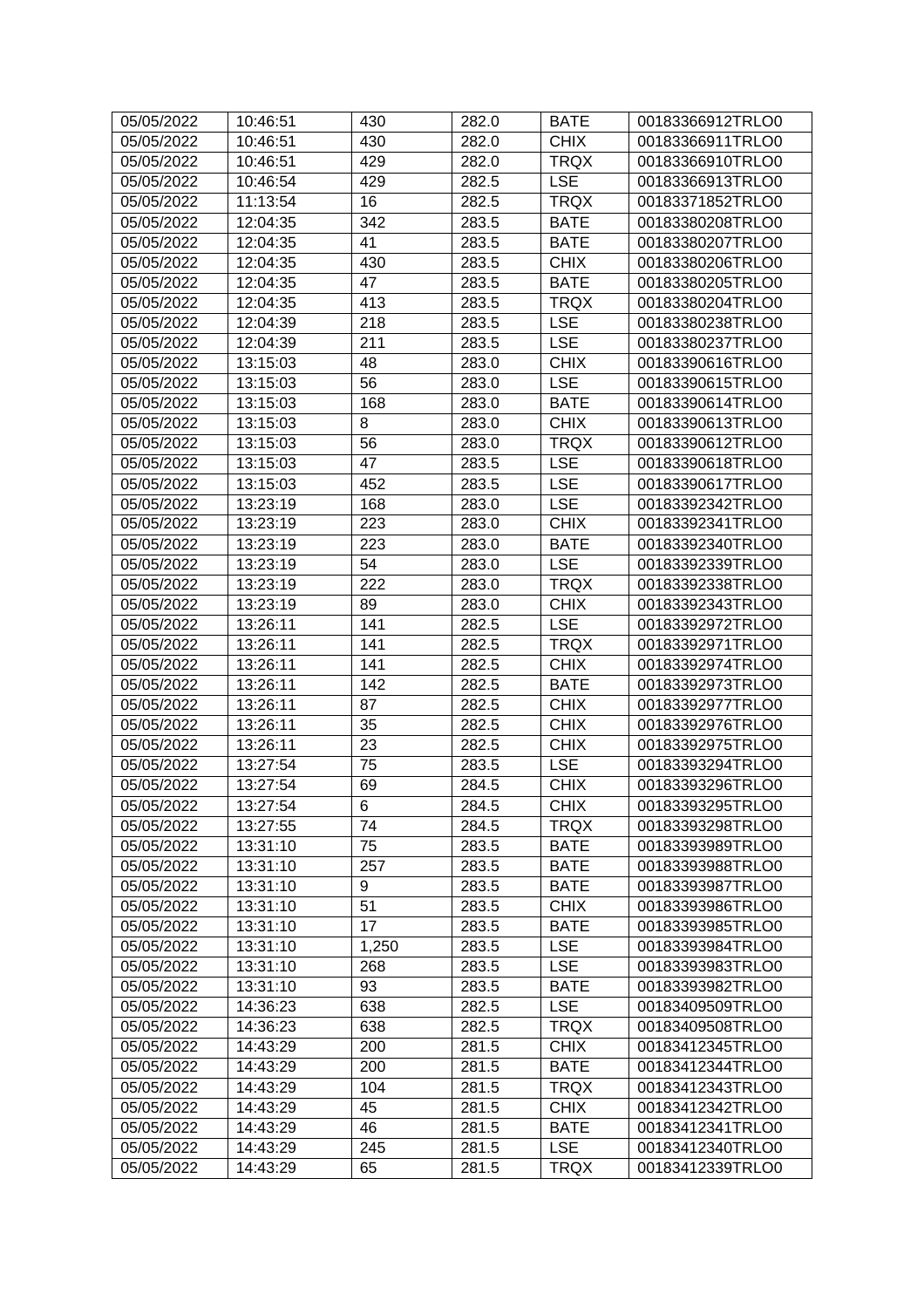| 05/05/2022 | 14:43:29 | 76               | 281.5 | <b>TRQX</b> | 00183412338TRLO0 |
|------------|----------|------------------|-------|-------------|------------------|
| 05/05/2022 | 14:55:55 | 135              | 280.0 | <b>LSE</b>  | 00183418194TRLO0 |
| 05/05/2022 | 15:08:59 | 115              | 279.5 | <b>CHIX</b> | 00183424547TRLO0 |
| 05/05/2022 | 15:08:59 | 115              | 279.5 | <b>BATE</b> | 00183424546TRLO0 |
| 05/05/2022 | 15:08:59 | 115              | 279.5 | <b>LSE</b>  | 00183424545TRLO0 |
| 05/05/2022 | 15:08:59 | 115              | 279.5 | <b>TRQX</b> | 00183424544TRLO0 |
| 05/05/2022 | 15:08:59 | 451              | 279.5 | <b>LSE</b>  | 00183424548TRLO0 |
| 05/05/2022 | 15:08:59 | 616              | 280.0 | <b>TRQX</b> | 00183424549TRLO0 |
| 05/05/2022 | 15:16:17 | 423              | 279.0 | <b>LSE</b>  | 00183427288TRLO0 |
| 05/05/2022 | 15:16:17 | 429              | 279.0 | <b>TRQX</b> | 00183427287TRLO0 |
| 05/05/2022 | 15:16:17 | 6                | 279.0 | <b>LSE</b>  | 00183427286TRLO0 |
| 05/05/2022 | 15:16:17 | 430              | 279.0 | <b>CHIX</b> | 00183427290TRLO0 |
| 05/05/2022 | 15:16:17 | 430              | 279.0 | <b>BATE</b> | 00183427289TRLO0 |
| 05/05/2022 | 15:21:11 | 429              | 279.5 | <b>LSE</b>  | 00183429319TRLO0 |
| 05/05/2022 | 15:21:11 | 429              | 279.5 | <b>TRQX</b> | 00183429318TRLO0 |
| 05/05/2022 | 15:21:11 | 351              | 279.5 | <b>CHIX</b> | 00183429323TRLO0 |
| 05/05/2022 | 15:21:11 | 352              | 279.5 | <b>BATE</b> | 00183429320TRLO0 |
| 05/05/2022 | 15:21:11 | 25               | 280.0 | <b>BATE</b> | 00183429328TRLO0 |
| 05/05/2022 | 15:25:37 | 573              | 279.5 | <b>LSE</b>  | 00183431616TRLO0 |
| 05/05/2022 | 15:31:15 | 1,134            | 280.0 | <b>BATE</b> | 00183434247TRLO0 |
| 05/05/2022 | 15:31:15 | 573              | 280.0 | <b>CHIX</b> | 00183434246TRLO0 |
| 05/05/2022 | 15:31:15 | 572              | 280.0 | <b>TRQX</b> | 00183434245TRLO0 |
| 05/05/2022 | 15:31:16 | 505              | 280.5 | <b>LSE</b>  | 00183434255TRLO0 |
| 05/05/2022 | 15:31:16 | 500              | 280.5 | <b>LSE</b>  | 00183434254TRLO0 |
| 05/05/2022 | 15:31:16 | 247              | 280.5 | <b>LSE</b>  | 00183434253TRLO0 |
| 05/05/2022 | 15:36:26 | 573              | 279.5 | <b>CHIX</b> | 00183436796TRLO0 |
| 05/05/2022 | 15:36:26 | 573              | 279.5 | <b>BATE</b> | 00183436795TRLO0 |
| 05/05/2022 | 15:36:26 | 7                | 279.5 | <b>TRQX</b> | 00183436794TRLO0 |
| 05/05/2022 | 15:36:26 | $\overline{572}$ | 279.5 | <b>LSE</b>  | 00183436793TRLO0 |
| 05/05/2022 | 15:36:26 | 683              | 279.5 | <b>TRQX</b> | 00183436792TRLO0 |
| 05/05/2022 | 15:41:56 | 573              | 280.0 | <b>CHIX</b> | 00183439281TRLO0 |
| 05/05/2022 | 15:45:22 | 284              | 281.0 | <b>BATE</b> | 00183440836TRLO0 |
| 05/05/2022 | 15:45:22 | 517              | 281.5 | <b>LSE</b>  | 00183440841TRLO0 |
| 05/05/2022 | 15:45:22 | 500              | 281.5 | <b>LSE</b>  | 00183440840TRLO0 |
| 05/05/2022 | 15:45:23 | 77               | 281.5 | <b>LSE</b>  | 00183440852TRLO0 |
| 05/05/2022 | 15:45:23 | 330              | 281.5 | <b>LSE</b>  | 00183440851TRLO0 |
| 05/05/2022 | 15:48:35 | 186              | 280.5 | <b>TRQX</b> | 00183442575TRLO0 |
| 05/05/2022 | 15:48:35 | 573              | 280.5 | <b>LSE</b>  | 00183442574TRLO0 |
| 05/05/2022 | 15:48:35 | 386              | 280.5 | <b>TRQX</b> | 00183442573TRLO0 |
| 05/05/2022 | 15:48:35 | 429              | 281.0 | <b>LSE</b>  | 00183442576TRLO0 |
| 05/05/2022 | 15:48:35 | 176              | 281.0 | <b>CHIX</b> | 00183442580TRLO0 |
| 05/05/2022 | 15:48:35 | 254              | 281.0 | <b>CHIX</b> | 00183442579TRLO0 |
| 05/05/2022 | 15:48:35 | 340              | 281.5 | <b>BATE</b> | 00183442582TRLO0 |
| 05/05/2022 | 15:48:35 | 584              | 281.5 | <b>BATE</b> | 00183442581TRLO0 |
| 05/05/2022 | 15:48:36 | 430              | 281.5 | <b>BATE</b> | 00183442587TRLO0 |
| 05/05/2022 | 16:12:29 | 108              | 280.0 | <b>LSE</b>  | 00183455921TRLO0 |
| 05/05/2022 | 16:14:27 | 321              | 280.0 | <b>LSE</b>  | 00183456927TRLO0 |
| 05/05/2022 | 16:14:27 | 201              | 281.5 | <b>CHIX</b> | 00183456930TRLO0 |
| 05/05/2022 | 16:14:27 | 396              | 281.5 | <b>CHIX</b> | 00183456929TRLO0 |
| 05/05/2022 | 16:14:27 | 301              | 281.5 | <b>CHIX</b> | 00183456928TRLO0 |
| 05/05/2022 | 16:18:02 | 392              | 280.0 | <b>LSE</b>  | 00183459594TRLO0 |
| 05/05/2022 | 16:20:27 | 430              | 280.0 | <b>CHIX</b> | 00183461207TRLO0 |
| 05/05/2022 | 16:20:27 | 37               | 280.0 | <b>LSE</b>  | 00183461206TRLO0 |
|            |          |                  |       |             |                  |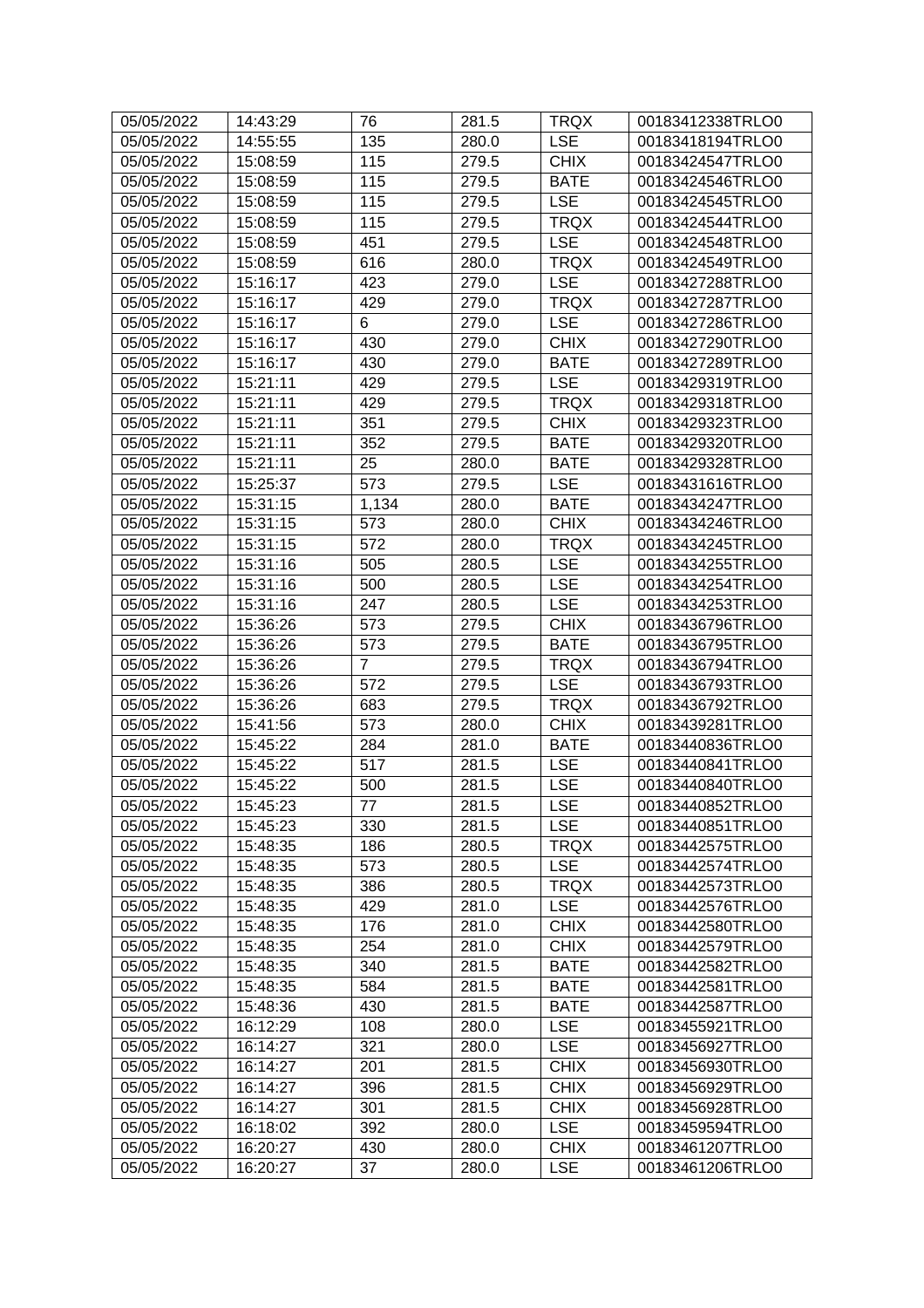| 05/05/2022 | 16:20:27 | 429                     | 280.0 | <b>TRQX</b> | 00183461205TRLO0 |
|------------|----------|-------------------------|-------|-------------|------------------|
| 05/05/2022 | 16:20:27 | 599                     | 280.0 | <b>LSE</b>  | 00183461209TRLO0 |
| 05/05/2022 | 16:20:28 | 45                      | 280.0 | <b>LSE</b>  | 00183461215TRLO0 |
| 05/05/2022 | 16:20:28 | 644                     | 280.0 | <b>CHIX</b> | 00183461218TRLO0 |
| 05/05/2022 | 16:20:28 | 430                     | 280.0 | <b>BATE</b> | 00183461217TRLO0 |
| 05/05/2022 | 16:20:28 | 454                     | 280.0 | <b>TRQX</b> | 00183461216TRLO0 |
| 05/05/2022 | 16:20:29 | 195                     | 280.0 | <b>LSE</b>  | 00183461221TRLO0 |
| 05/05/2022 | 16:20:29 | 145                     | 280.0 | <b>LSE</b>  | 00183461220TRLO0 |
| 05/05/2022 | 16:20:29 | 419                     | 280.0 | <b>LSE</b>  | 00183461222TRLO0 |
| 05/05/2022 | 16:20:30 | 226                     | 280.0 | <b>BATE</b> | 00183461228TRLO0 |
| 05/05/2022 | 16:20:30 | 233                     | 280.0 | <b>BATE</b> | 00183461230TRLO0 |
| 05/05/2022 | 16:20:31 | 114                     | 280.0 | <b>BATE</b> | 00183461231TRLO0 |
| 05/05/2022 | 16:20:36 | 573                     | 280.0 | <b>CHIX</b> | 00183461262TRLO0 |
| 05/05/2022 | 16:20:36 | 572                     | 280.0 | <b>TRQX</b> | 00183461261TRLO0 |
| 05/05/2022 | 16:20:36 | 20                      | 280.0 | <b>LSE</b>  | 00183461260TRLO0 |
| 05/05/2022 | 16:20:37 | 234                     | 280.5 | <b>TRQX</b> | 00183461270TRLO0 |
| 05/05/2022 | 16:20:37 | 266                     | 280.5 | <b>TRQX</b> | 00183461271TRLO0 |
| 05/05/2022 | 16:26:58 | 429                     | 279.5 | <b>LSE</b>  | 00183465154TRLO0 |
| 05/05/2022 | 16:26:58 | 430                     | 279.5 | <b>CHIX</b> | 00183465157TRLO0 |
| 05/05/2022 | 16:26:58 | 430                     | 279.5 | <b>BATE</b> | 00183465156TRLO0 |
| 05/05/2022 | 16:26:58 | 429                     | 279.5 | <b>TRQX</b> | 00183465155TRLO0 |
| 05/05/2022 | 16:26:58 | 115                     | 279.3 | <b>BATE</b> | 00183465158TRLO0 |
| 05/05/2022 | 16:27:35 | 438                     | 280.5 | <b>LSE</b>  | 00183465521TRLO0 |
| 05/05/2022 | 16:27:35 | 500                     | 280.5 | <b>LSE</b>  | 00183465520TRLO0 |
| 05/05/2022 | 16:27:35 | 18                      | 280.5 | <b>LSE</b>  | 00183465519TRLO0 |
| 05/05/2022 | 16:27:35 | 429                     | 281.0 | <b>LSE</b>  | 00183465522TRLO0 |
| 05/05/2022 | 16:28:26 | 5                       | 280.0 | <b>CHIX</b> | 00183466108TRLO0 |
| 05/05/2022 | 16:28:26 | 1                       | 280.0 | <b>BATE</b> | 00183466107TRLO0 |
| 05/05/2022 | 16:28:26 | 4                       | 280.0 | <b>TRQX</b> | 00183466106TRLO0 |
| 05/05/2022 | 16:28:26 | $\overline{\mathbf{4}}$ | 280.0 | <b>LSE</b>  | 00183466105TRLO0 |
| 05/05/2022 | 16:29:18 | 20                      | 280.0 | <b>CHIX</b> | 00183466743TRLO0 |
| 05/05/2022 | 16:29:18 | $\overline{2}$          | 280.5 | <b>LSE</b>  | 00183466744TRLO0 |
| 05/05/2022 | 16:29:35 | 335                     | 280.5 | <b>LSE</b>  | 00183466948TRLO0 |
| 05/05/2022 | 16:29:35 | 3                       | 281.0 | <b>BATE</b> | 00183466949TRLO0 |
| 05/05/2022 | 16:29:55 | 247                     | 281.0 | <b>BATE</b> | 00183467675TRLO0 |
| 05/05/2022 | 16:29:55 | 6                       | 281.0 | <b>BATE</b> | 00183467674TRLO0 |
| 05/05/2022 | 16:29:55 | 175                     | 281.5 | <b>LSE</b>  | 00183467677TRLO0 |
| 05/05/2022 | 16:29:55 | 423                     | 281.5 | <b>LSE</b>  | 00183467676TRLO0 |
| 05/05/2022 | 16:29:58 | 26                      | 281.0 | <b>BATE</b> | 00183467752TRLO0 |
| 05/05/2022 | 16:29:58 | 3                       | 281.5 | <b>LSE</b>  | 00183467753TRLO0 |
| 05/05/2022 | 16:35:02 | 5,321                   | 285.5 | <b>LSE</b>  | 00183468973TRLO0 |
| 05/05/2022 | 16:35:02 | 1,626                   | 285.5 | <b>LSE</b>  | 00183468972TRLO0 |
| 05/05/2022 | 16:35:02 | 793                     | 285.5 | <b>LSE</b>  | 00183468971TRLO0 |
| 05/05/2022 | 16:35:02 | 1,585                   | 285.5 | <b>LSE</b>  | 00183468970TRLO0 |
| 05/05/2022 | 16:35:02 | 3,661                   | 285.5 | <b>LSE</b>  | 00183468969TRLO0 |
| 05/05/2022 | 16:35:02 | 4,441                   | 285.5 | <b>LSE</b>  | 00183468964TRLO0 |
| 05/05/2022 | 16:35:02 | 226                     | 285.5 | <b>LSE</b>  | 00183468963TRLO0 |
| 05/05/2022 | 16:35:02 | 138                     | 285.5 | <b>LSE</b>  | 00183468962TRLO0 |
| 05/05/2022 | 16:35:02 | 419                     | 285.5 | <b>LSE</b>  | 00183468961TRLO0 |
| 05/05/2022 | 16:35:02 | 124                     | 285.5 | <b>LSE</b>  | 00183468960TRLO0 |
| 05/05/2022 | 16:35:02 | 1,039                   | 285.5 | <b>LSE</b>  | 00183468959TRLO0 |
| 05/05/2022 | 16:35:02 | 359                     | 285.5 | <b>LSE</b>  | 00183468958TRLO0 |
| 05/05/2022 | 16:35:02 | 7,600                   | 285.5 | <b>LSE</b>  | 00183468957TRLO0 |
|            |          |                         |       |             |                  |